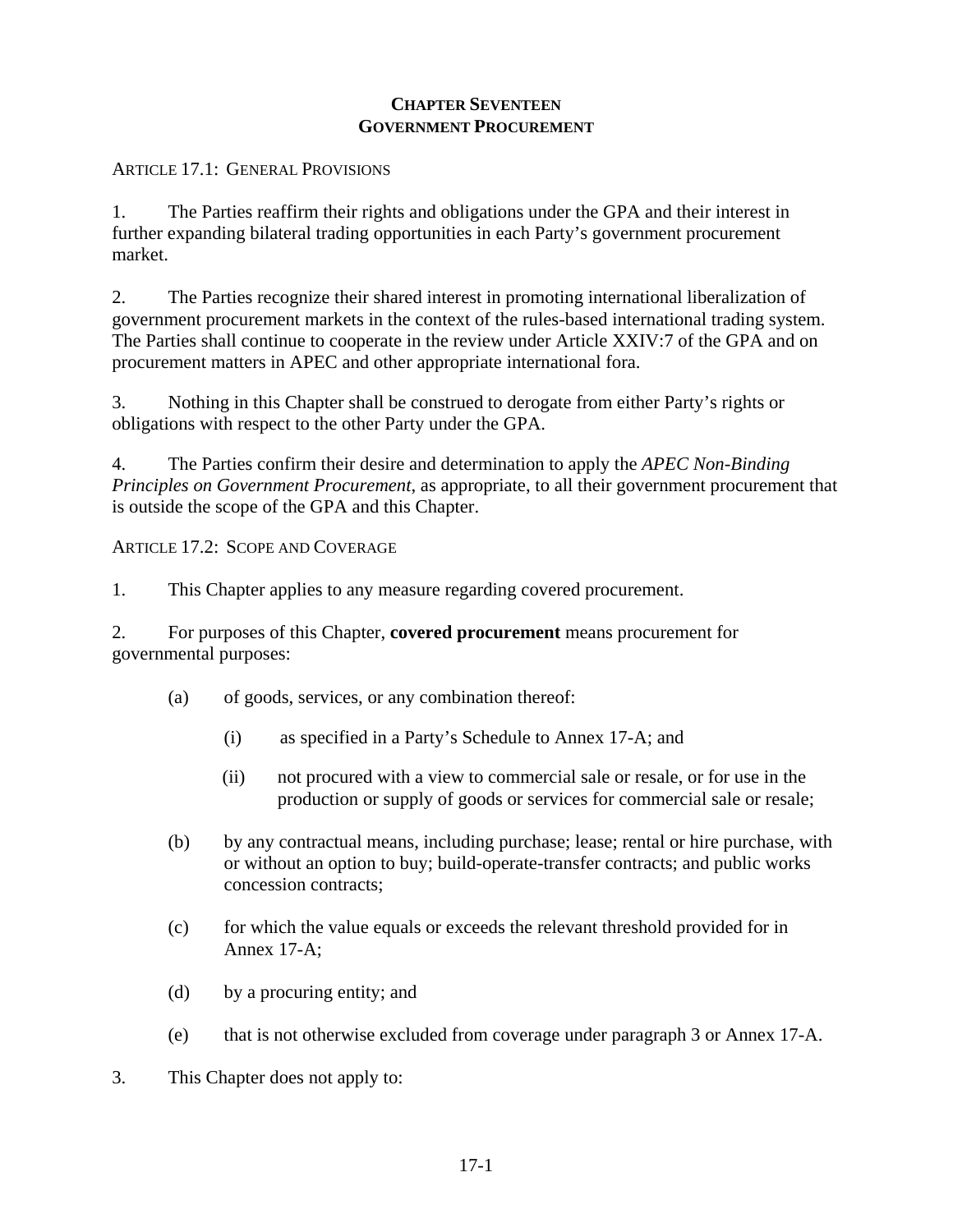- (a) non-contractual agreements or any form of assistance that a Party provides, including cooperative agreements, grants, loans, equity infusions, guarantees, and fiscal incentives;
- (b) the procurement or acquisition of fiscal agency or depository services, liquidation and management services for regulated financial institutions, or services related to the sale, redemption, and distribution of public debt, including loans and government bonds, notes and other securities; or
- (c) procurement conducted for the specific purpose of providing international assistance, including development aid.

4. For greater certainty relating to the procurement of digital products as defined in Article 15.9 (Definitions):

- (a) covered procurement includes the procurement of digital products; and
- (b) no provision of Chapter Fifteen (Electronic Commerce) shall be construed as imposing obligations on a Party with respect to the procurement of digital products.

5. The provisions of this Chapter do not affect the rights and obligations provided for in Chapters Two (National Treatment and Market Access for Goods), Eleven (Investment), Twelve (Cross-Border Trade in Services), and Thirteen (Financial Services).

ARTICLE 17.3: INCORPORATION OF GPA PROVISIONS

1. For all covered procurement, the Parties shall apply Appendices II through IV of the GPA, and the following articles of the GPA, *mutatis mutandis*:

| Article I:3             | <b>Application to Non-listed Entities</b>                 |
|-------------------------|-----------------------------------------------------------|
| Article II              | <b>Valuation of Contracts</b>                             |
| Article III             | National Treatment and Non-discrimination                 |
| Article IV:1            | Rules of Origin                                           |
| Article VI              | <b>Technical Specifications</b>                           |
| Article VII             | <b>Tendering Procedures</b>                               |
| Article VIII            | <b>Qualification of Suppliers</b>                         |
| Article IX              | Invitation to Participate Regarding Intended Procurement  |
| Article X               | <b>Selection Procedures</b>                               |
| Article XI:4            | Time-Limits for Delivery                                  |
| Article XII             | <b>Tender Documentation</b>                               |
| Article XIII            | Submission, Receipt and Opening of Tenders and            |
|                         | <b>Awarding of Contracts</b>                              |
| <b>Article XIV</b>      | Negotiation                                               |
| <b>Article XV</b>       | <b>Limited Tendering</b>                                  |
| Article XVI:1           | <b>Offsets</b>                                            |
| Article XVIII           | Information and Review as Regards Obligations of Entities |
| Article XIX:1 through 4 | Information and Review as Regards Obligations of Parties  |
|                         |                                                           |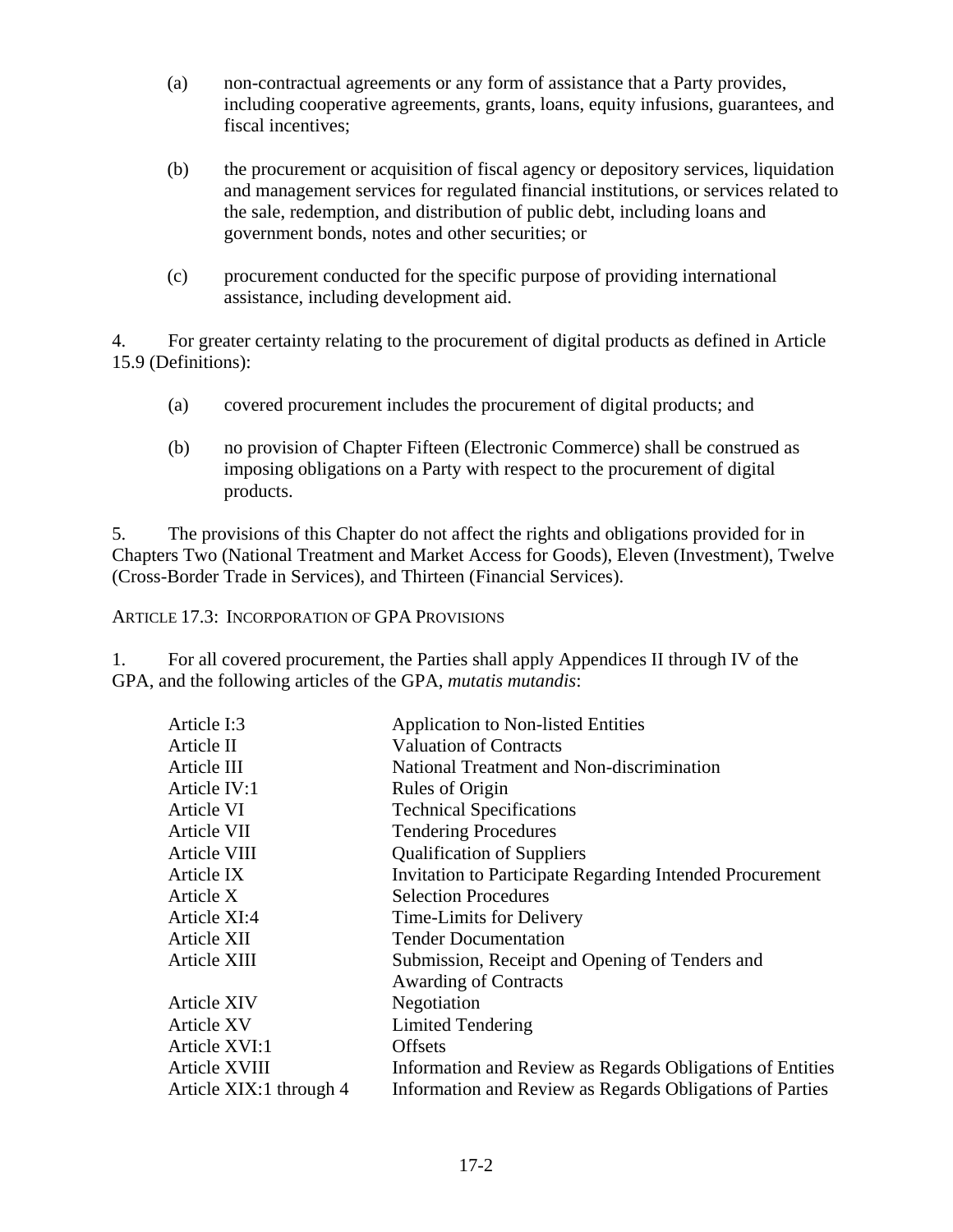| Article XX    | <b>Challenge Procedures</b> |
|---------------|-----------------------------|
| Article XXIII | Exceptions to the Agreement |

To that end, these GPA articles and appendices are incorporated into and made a part of this Chapter, *mutatis mutandis*.

- 2. For purposes of the incorporation of the GPA under paragraph 1, the term:
	- (a) "Agreement" in the GPA means "Chapter," except that "countries not Parties to this Agreement" means "non-Parties" and "Party to the Agreement" in GPA Article III:2(b) means "Party;"
	- (b) "Appendix I" in the GPA means "Annex 17-A;"
	- (c) "Annex 1" in the GPA means "Section A of Annex 17-A;"
	- (d) "Annex 4" in the GPA means "Section C of Annex 17-A;"
	- (e) "Annex 5" in the GPA means "Section D of Annex 17-A;"
	- (f) "any other Party" in GPA Article III:1(b) means "a non-Party;"
	- (g) "other Parties" in the GPA means "the other Party;"
	- (h) "products" in the GPA means "goods;" and
	- (i)"among suppliers of other Parties or" in GPA Article VIII shall not be incorporated.

3. The Parties recognize that on December 8, 2006, the WTO Committee on Government Procurement provisionally approved the text of the revised GPA. Further to Article 24.3 (Amendment of the WTO Agreement), at such time as the revised GPA enters into force for both Parties, the Parties shall promptly incorporate by reference the appropriate provisions of the revised GPA in place of the provisions in paragraph 1.

4. If the GPA is further amended or is superseded by another agreement, the Parties shall, consistent with Article 24.2 (Amendments), amend this Chapter, as appropriate, after consultations.

#### ARTICLE 17.4: GENERAL PRINCIPLES

### *Use of Electronic Means*

- 1. When conducting covered procurement by electronic means, a procuring entity shall:
	- (a) ensure that the procurement is conducted using information technology systems and software, including those related to authentication and encryption of information, that are generally available and interoperable with other generally available information technology systems and software; and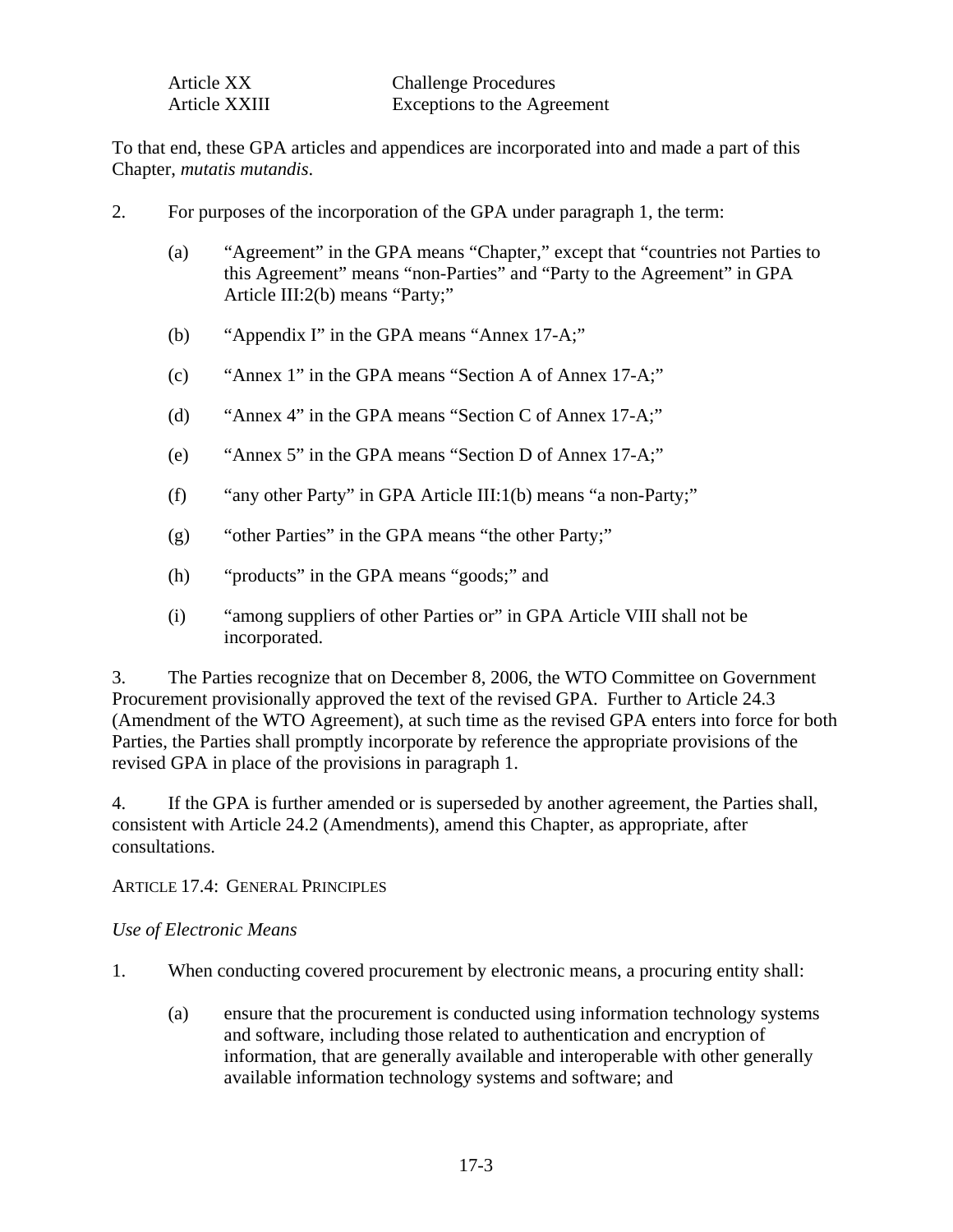(b) maintain mechanisms that ensure the integrity of requests for participation and tenders, including establishment of the time of receipt and the prevention of inappropriate access.

## *Valuation*

2. For greater certainty with regard to Article II of the GPA, in estimating the value of a procurement for the purpose of ascertaining whether it is a covered procurement, a procuring entity shall include the estimated maximum total value of the procurement over its entire duration, whether awarded to one or more suppliers, taking into account all forms of remuneration, including premiums, fees, commissions, interest, and other revenue streams that may be provided for in the procurement.

## ARTICLE 17.5: CONDITIONS FOR PARTICIPATION

1. A procuring entity shall limit any conditions for participation in a procurement to those that are essential to ensure that a supplier has the legal and financial capacities and the commercial and technical abilities to undertake the relevant procurement.

2. In assessing whether a supplier satisfies the conditions for participation, a procuring entity:

- (a) shall evaluate the supplier's financial capacity and commercial and technical abilities on the basis of that supplier's business activities outside the territory of the Party of the procuring entity, as well as its business activities, if any, inside the territory of the Party of the procuring entity;
- (b) shall not impose the condition that, in order for a supplier to participate in a procurement or be awarded a contract, the supplier has previously been awarded one or more contracts by a procuring entity of that Party or that the supplier has prior work experience in the territory of that Party; and
- (c) shall base its determination of whether a supplier has satisfied the conditions for participation solely on the conditions that the procuring entity has specified in advance in notices or tender documentation.
- 3. A procuring entity may exclude a supplier on grounds such as:
	- (a) bankruptcy;
	- (b) false declarations;
	- (c) significant or persistent deficiencies in performance of any substantive requirement or obligation under a prior contract or contracts;
	- (d) final judgments in respect of serious crimes or other serious offenses; and
	- (e) failure to pay taxes.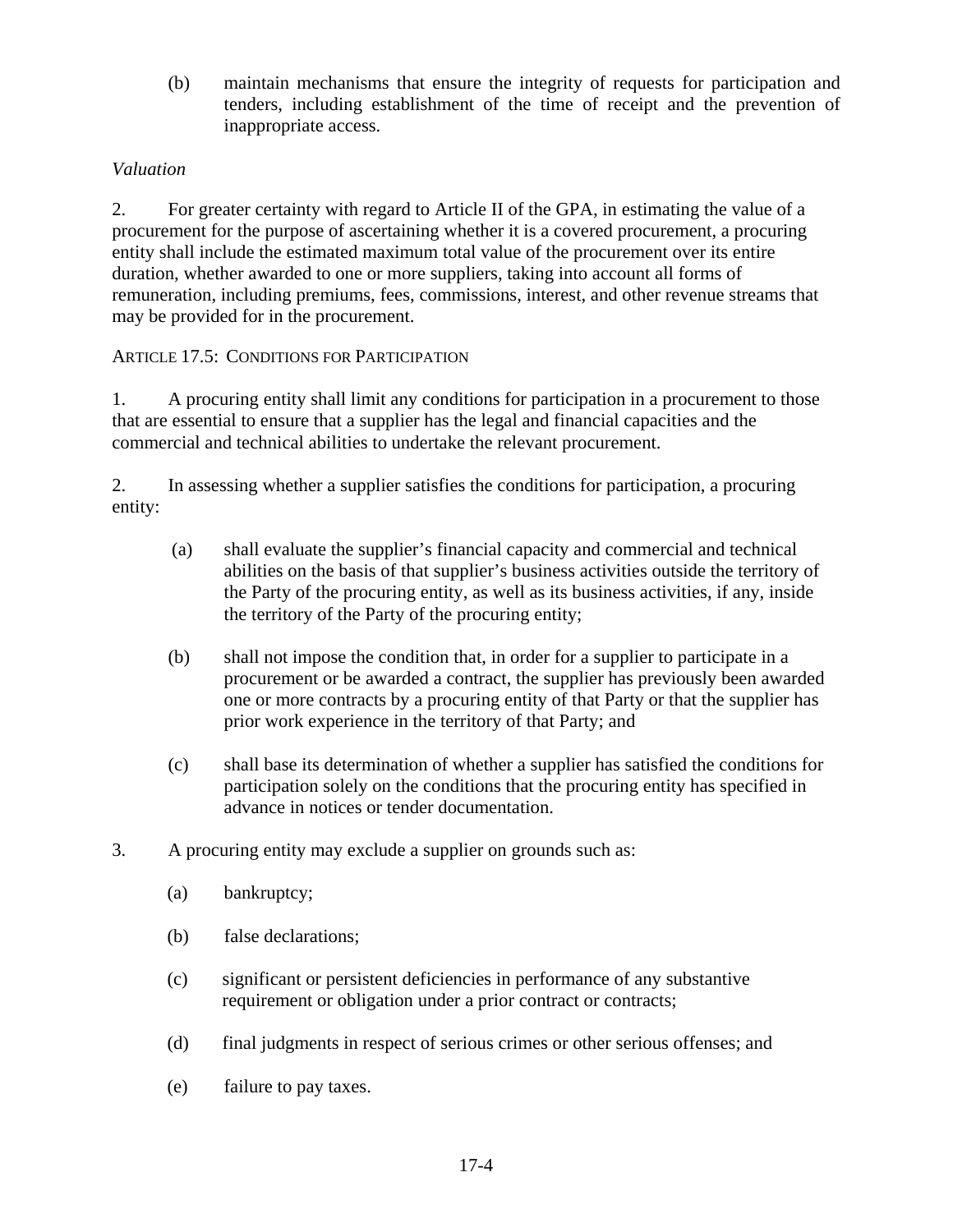## ARTICLE 17.6: PUBLICATION OF NOTICES

## *Notice of Intended Procurement*

1. For each covered procurement, a procuring entity shall publish a notice of intended procurement in accordance with Article IX of the GPA, in the appropriate electronic medium, except in the circumstances described in Article XV of the GPA.

## *Notice of Planned Procurement*

2. Each Party shall encourage its procuring entities to publish, as early as possible in each fiscal year, a notice regarding their future procurement plans. The notice should include the subject matter of the procurement and the planned date of the publication of the notice of intended procurement and, to the extent possible, be published in an electronic medium listed in each Party's Appendix II to the GPA.

### ARTICLE 17.7: TECHNICAL SPECIFICATIONS

For greater certainty, a Party, including its procuring entities, may, in accordance with Article VI of the GPA, prepare, adopt, or apply technical specifications:

- (a) to promote the conservation of natural resources or protect the environment; or
- (b) to require a supplier to comply with generally applicable laws regarding
	- (i) fundamental principles and rights at work; and
	- (ii) acceptable conditions of work with respect to minimum wages, hours of work, and occupational safety and health,

in the territory in which the good is produced or the service is performed.

#### ARTICLE 17.8: TIME-PERIODS

#### *General*

1. A procuring entity shall, consistent with its own reasonable needs, provide sufficient time for suppliers to prepare and submit requests for participation and responsive tenders, taking into account such factors as:

- (a) the nature and complexity of the procurement;
- (b) the extent of subcontracting anticipated; and
- (c) the time for transmitting tenders from foreign as well as domestic points where electronic means are not used.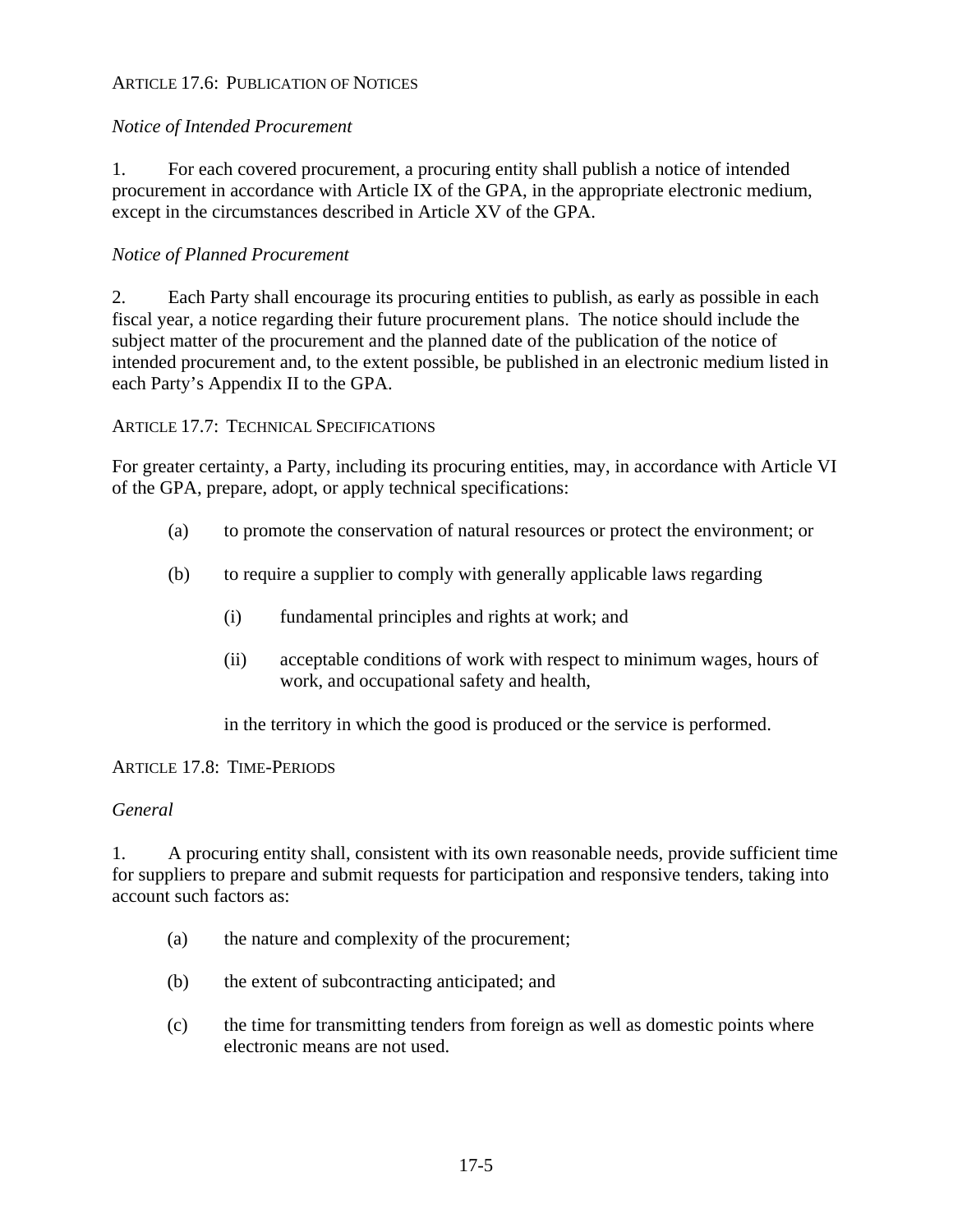Such time-periods, including any extension of the time-periods, shall be common for all interested or participating suppliers.

# *Deadlines*

2. A procuring entity that uses selective tendering shall establish that the final date for the submission of requests for participation shall not, in principle, be less than 25 days from the date of publication of the notice of intended procurement. Where a state of urgency duly substantiated by the procuring entity renders this time-period impracticable, the time-period may be reduced to not less than 10 days.

3. Except as provided for in paragraphs 4 and 5, a procuring entity shall establish that the final date for the submission of tenders shall not be less than 40 days from the date on which:

- (a) in the case of open tendering, the notice of intended procurement is published; or
- (b) in the case of selective tendering, the entity notifies suppliers that they will be invited to submit tenders, whether or not it uses a multi-use list.

4. A procuring entity may reduce the time-period for tendering set out in paragraph 3 to not less than 10 days where:

- (a) the procuring entity published a notice of planned procurement under Article IX:7 of the GPA at least 40 days and not more than 12 months in advance of the publication of the notice of intended procurement, and the notice of planned procurement contains:
	- (i) a description of the procurement;
	- (ii) the approximate final dates for the submission of tenders or requests for participation;
	- (iii) a statement that interested suppliers should express their interest in the procurement to the procuring entity;
	- (iv) the address from which documents relating to the procurement may be obtained; and
	- (v) as much of the information that is required under Article IX:6 of the GPA for the notice of intended procurement, as is available;
- (b) the procuring entity, for procurements of a recurring nature, indicates in an initial notice of intended procurement that subsequent notices will provide time-periods for tendering based on this paragraph; or
- (c) a state of urgency duly substantiated by the procuring entity renders such timeperiod impracticable.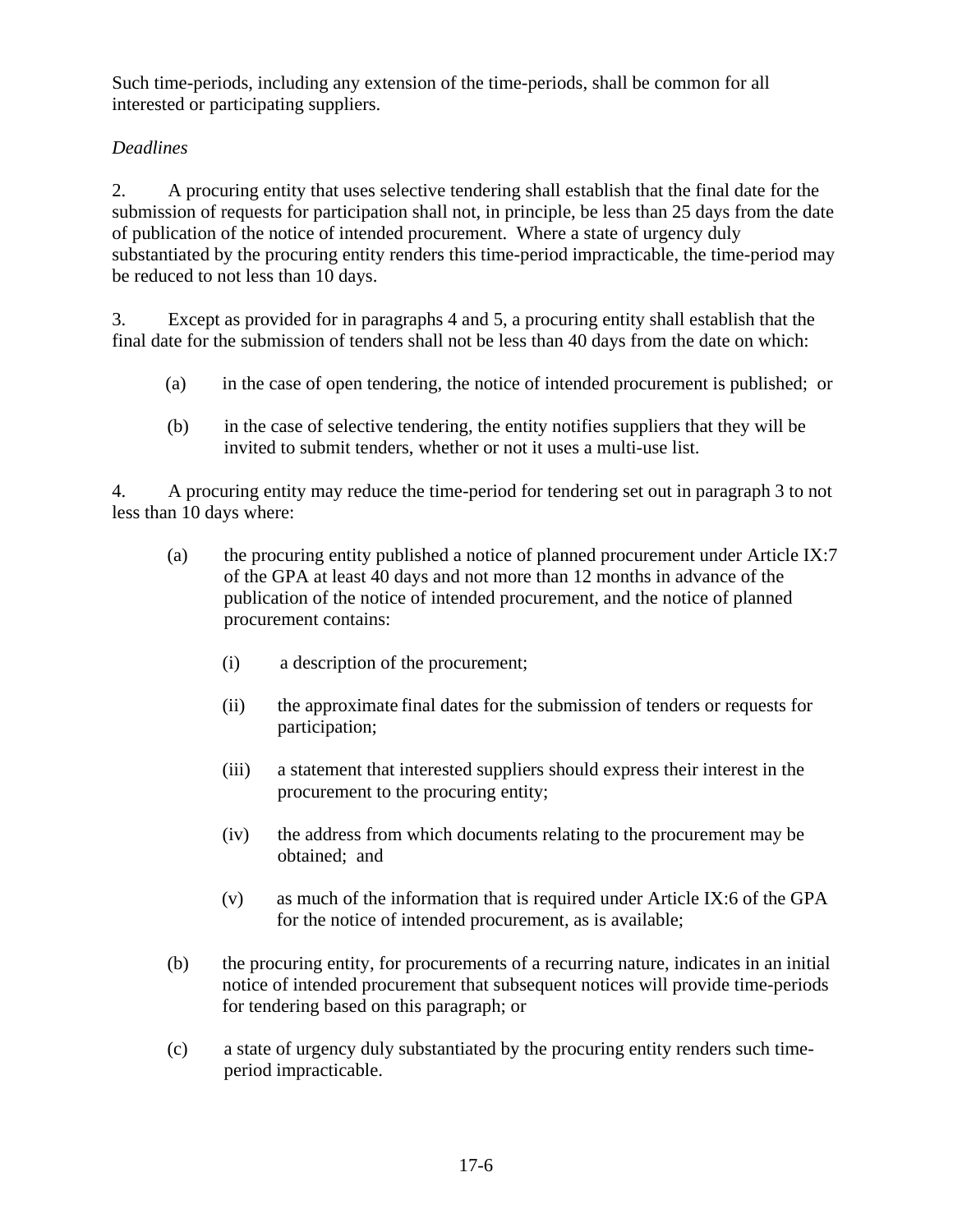5. A procuring entity may reduce the time-period for tendering set out in paragraph 3 by five days for each one of the following circumstances:

- (a) the notice of intended procurement is published by electronic means;
- (b) all the tender documentation is made available by electronic means from the date of the publication of the notice of intended procurement; and
- (c) the tenders can be received by electronic means by the procuring entity.

6. The use of paragraph 5, in conjunction with paragraph 4, shall in no case result in the reduction of the time-period for tendering set out in paragraph 3 to less than ten days from the date on which the notice of intended procurement is published.

7. Notwithstanding any other time-period in this Article, where a procuring entity purchases commercial goods or services, it may reduce the time-period for tendering set out in paragraph 3 to not less than 13 days, provided that it publishes by electronic means, at the same time, both the notice of intended procurement and the tender documentation. Where the entity also accepts tenders for commercial goods and services by electronic means, it may reduce the time period set out in paragraph 3 to not less than ten days.

# ARTICLE 17.9: MODIFICATIONS AND RECTIFICATIONS TO COVERAGE

1.A Party shall notify the other Party of any proposed rectification of Annex 17-A, withdrawal of an entity from Annex 17-A, or other modification of Annex 17-A (referred to generally in this Article as "modification"). The Party proposing the modification (modifying Party) shall include in the notification:

- (a) for any proposed withdrawal of an entity from Annex 17-A in the exercise of its rights on the grounds that government control or influence over the entity's covered procurement has been effectively eliminated, evidence that such government control or influence has been effectively eliminated; or
- (b) for any other proposed modification, information as to the likely consequences of the change for the mutually agreed coverage provided under this Chapter.

2. Where the other Party objects to the proposed modification, it shall notify the modifying Party of its objection within 30 days of the notification of the proposed modification and include the reasons for its objection.

3. The Parties shall seek to resolve any objection through consultations. In such consultations, the Parties shall consider the proposed modification and, in the case of a notification under paragraph 1(b), any claim for compensatory adjustments, with a view to maintaining a balance of rights and obligations and a comparable level of mutually agreed coverage provided in this Chapter prior to such notification.

4. If a Party proposes a modification pursuant to paragraph 1(b), the modifying Party shall offer to the other Party appropriate compensatory adjustments, where such adjustments are necessary to maintain a level of coverage comparable to that which was existing prior to the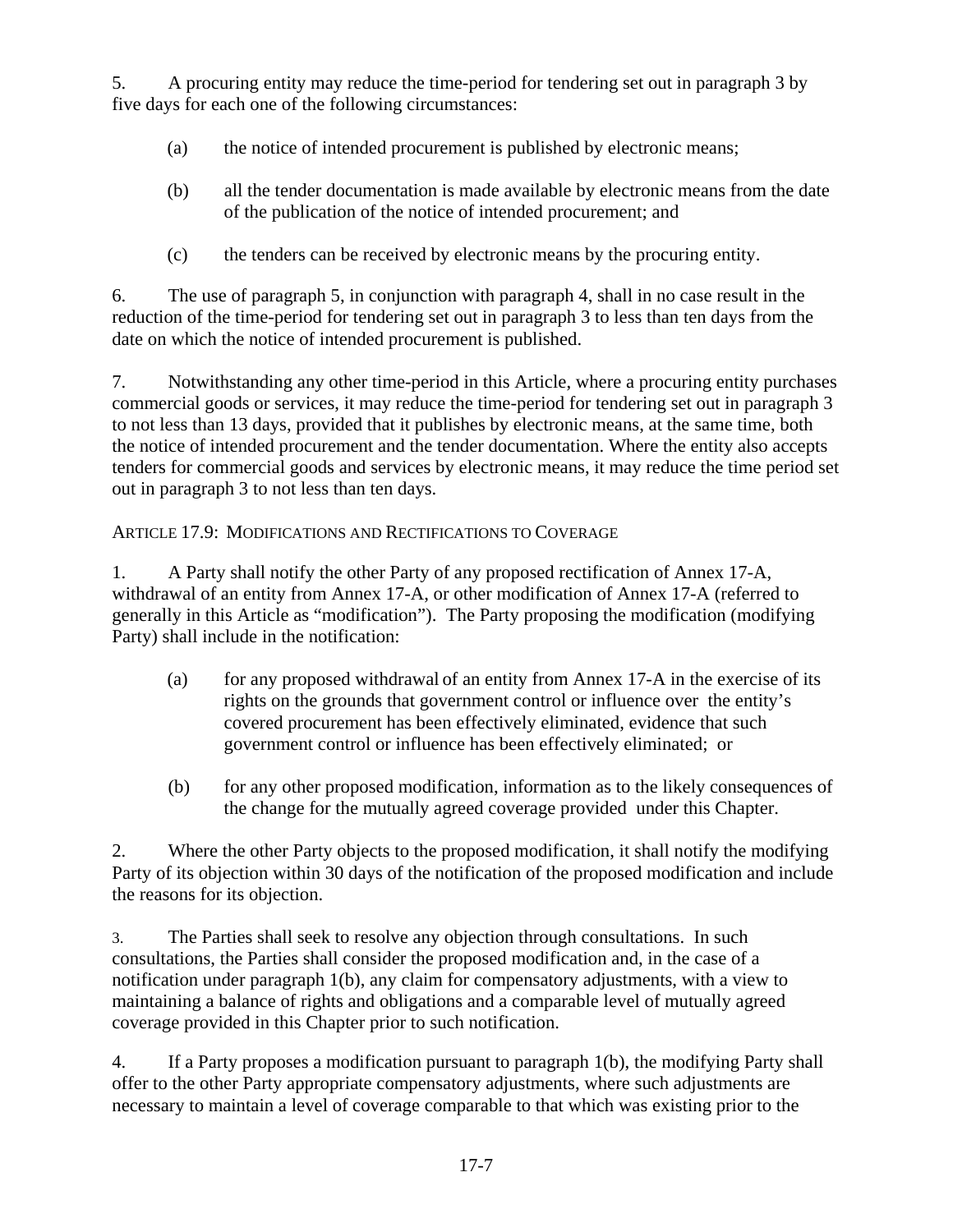modification. Such modification shall become effective if the other Party does not notify the modifying Party of any objection to the proposed modification within 30 days of the notification. A Party need not provide compensatory adjustments where the Parties agree that the proposed modification covers a procuring entity over which a Party has effectively eliminated its control or influence over the entity's covered procurement.

5. The Joint Committee shall adopt any proposed modification only where the other Party:

- (a) does not object in writing to the proposed modification within 30 days of the notification provided under paragraph 1; or
- (b) submits to the modifying Party a written notice withdrawing the objection.

ARTICLE 17.10: GOVERNMENT PROCUREMENT WORKING GROUP

1. The Parties shall establish a Working Group on Government Procurement comprising representatives of each Party.

- 2. The Working Group shall meet, as mutually agreed or upon request of a Party, to:
	- (a) consider issues regarding government procurement that a Party refers to it**,**  including issues related to information technology; and
	- (b) exchange information relating to the government procurement opportunities in each Party.

ARTICLE 17.11: DEFINITIONS

For purposes of this Chapter:

**APEC** means Asia Pacific Economic Cooperation;

**build-operate-transfer contract** and **public works concession contract** mean any contractual arrangement the primary purpose of which is to provide for the construction or rehabilitation of physical infrastructure, plant, buildings, facilities, or other government-owned works and under which, as consideration for a supplier's execution of a contractual arrangement, a procuring entity grants to the supplier, for a specified period of time, temporary ownership or a right to control and operate, and demand payment for the use of, such works for the duration of the contract;

**commercial goods or services** means goods or services of a type generally sold or offered for sale in the commercial marketplace to, and customarily purchased by, non-governmental buyers for non-governmental purposes;

**GPA** means WTO *Agreement on Government Procurement*, done at Marrakesh, April 15, 1994; and

**procuring entity** means an entity covered under Section A of Annex 17-A.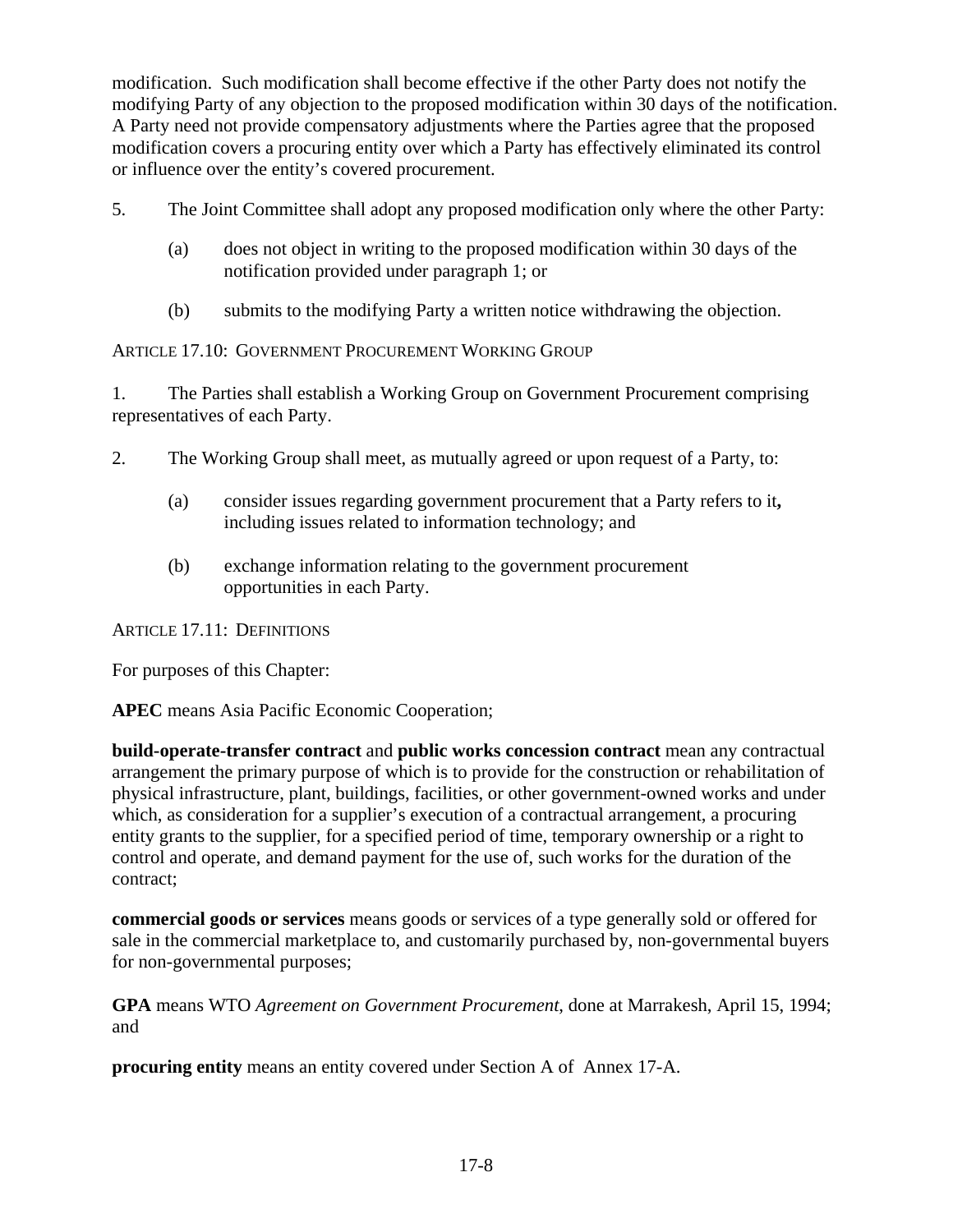# **ANNEX 17-A GOVERNMENT PROCUREMENT**

## **Section A: Central Level Government Entities**

This Chapter applies to the entities of the central level of government listed in each Party's Schedule to this Section where the value of the procurement is estimated, in accordance with Article II of the GPA and Article 17.4.2, to equal or exceed:

- (a) for procurement of goods and services: 100,000 U.S. dollars with respect to the United States and 100 million Korean won with respect to Korea, to be adjusted, as necessary, based on consultations between the Parties; and
- (b) for procurement of construction services: 5,000,000 Special Drawing Rights (SDRs) (7.4 billion Korean won or 7,407,000 U.S. dollars), to be converted into each Party's national currency in accordance with the *Modalities for Notifying Threshold Figures in National Currencies*, Annex 3 to the *Decisions on Procedural Matters under the Agreement on Government Procurement (1994)* (GPA/1).

#### **Schedule of Korea**

- 1. Board of Audit and Inspection
- 2. Office of the Prime Minister
- 3. Office for Government Policy Coordination
- 4. Ministry of Gender Equality and Family
- 5. Ministry of Finance and Economy
- 6. Ministry of Planning and Budget
- 7. Financial Supervisory Commission
- 8. Ministry of Unification
- 9. Ministry of Government Administration and Home Affairs
- 10. Civil Service Commission
- 11. Ministry of Science and Technology
- 12. Government Information Agency
- 13. Ministry of Government Legislation
- 14. Ministry of Patriots and Veterans Affairs
- 15. Ministry of Foreign Affairs and Trade
- 16. Ministry of Justice
- 17. Ministry of National Defense (Note 2)
- 18. Ministry of Education and Human Resources Development
- 19. Ministry of Culture and Tourism
- 20. Cultural Heritage Administration
- 21. Ministry of Agriculture and Forestry
- 22. Ministry of Commerce, Industry and Energy
- 23. Ministry of Health and Welfare
- 24. Korea Food and Drug Administration
- 25. Ministry of Labor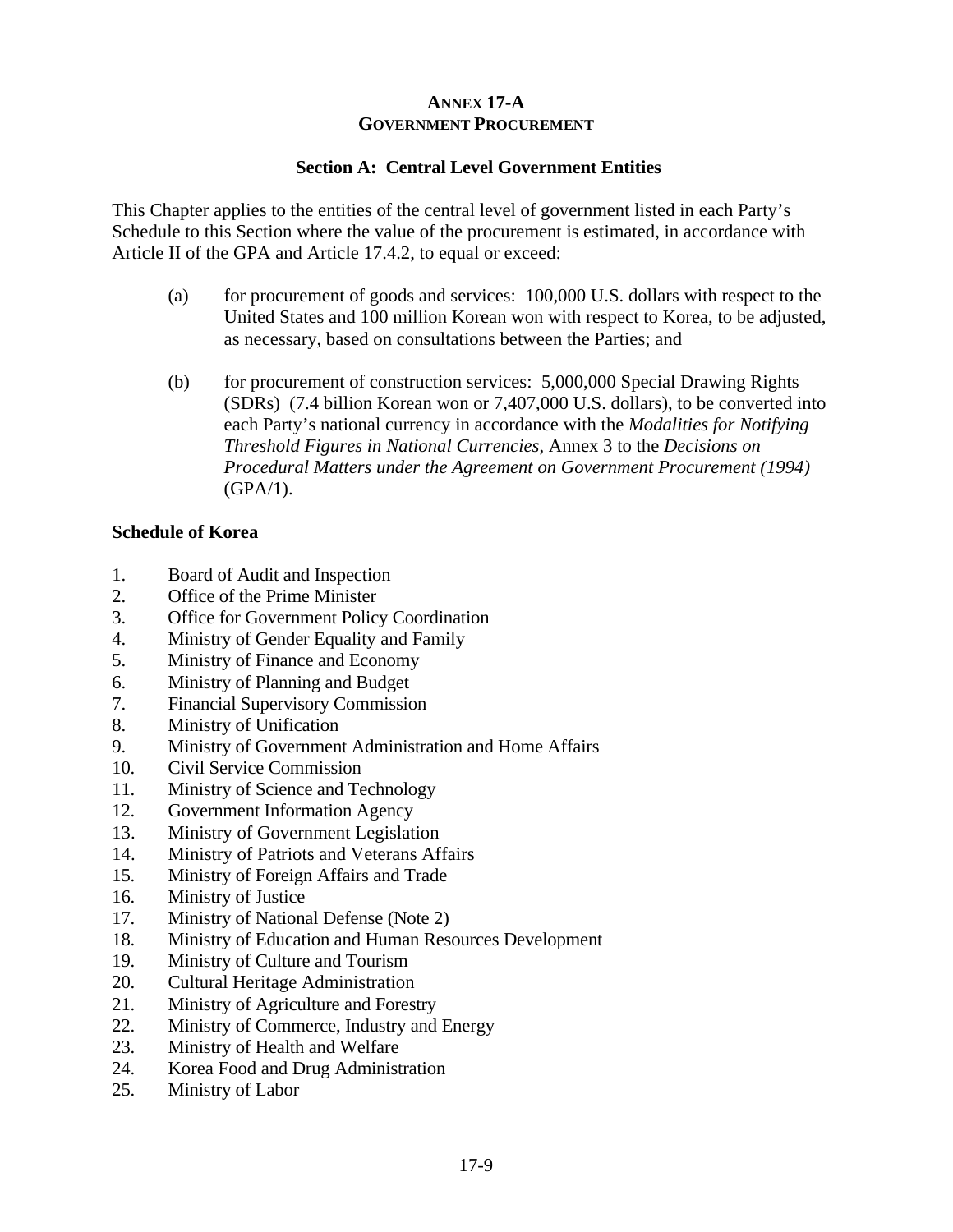- 26. Ministry of Construction and Transportation
- 27. Ministry of Maritime Affairs and Fisheries
- 28. Ministry of Information and Communications
- 29. Ministry of Environment
- 30. Public Procurement Service (Note 3)
- 31. National Tax Service
- 32. Customs Service
- 33. National Statistical Office
- 34. Korea Meteorological Administration
- 35. National Police Agency (Note 4)
- 36. Supreme Prosecutors' Office
- 37. Military Manpower Administration
- 38. Rural Development Administration
- 39. Forest Service
- 40. Korean Intellectual Property Office
- 41. Small and Medium Business Administration
- 42. Korea Coast Guard (Note 4)
- 43. National Emergency Management Agency
- 44. Defense Acquisition Program Administration (Note 2)
- 45. National Youth Commission
- 46. National Human Rights Commission of Korea
- 47. Korean Broadcasting Commission
- 48. Korea Independent Commission Against Corruption
- 49. Presidential Commission on Small and Medium Enterprises
- 50. Fair Trade Commission
- 51. The Ombudsman of Korea

# **Notes to Korean Schedule**

1. The above central government entities include their subordinate linear organizations, special local administrative organs, and attached organs as prescribed in Korea's *Government Organization Act*.

2. Ministry of National Defense and Defense Acquisition Program Administration: Subject to the decision of the Korean Government under the provisions of Article XXIII:1 of the GPA, for the purchases of the Ministry of National Defense and the Defense Acquisition Program Administration, this Chapter will generally apply to the following FSC categories only, and for services and construction services listed in Section C and Section D, it will apply only to those areas which are not related to national security and defense.

- FSC 2510 Vehicular cab, body, and frame structural components
- FSC 2520 Vehicular power transmission components
- FSC 2540 Vehicular furniture and accessories
- FSC 2590 Miscellaneous vehicular components
- FSC 2610 Tires and tubes, pneumatic, nonaircraft
- FSC 2910 Engine fuel system components, nonaircraft
- FSC 2920 Engine electrical system components, nonaircraft
- FSC 2930 Engine cooling system components, nonaircraft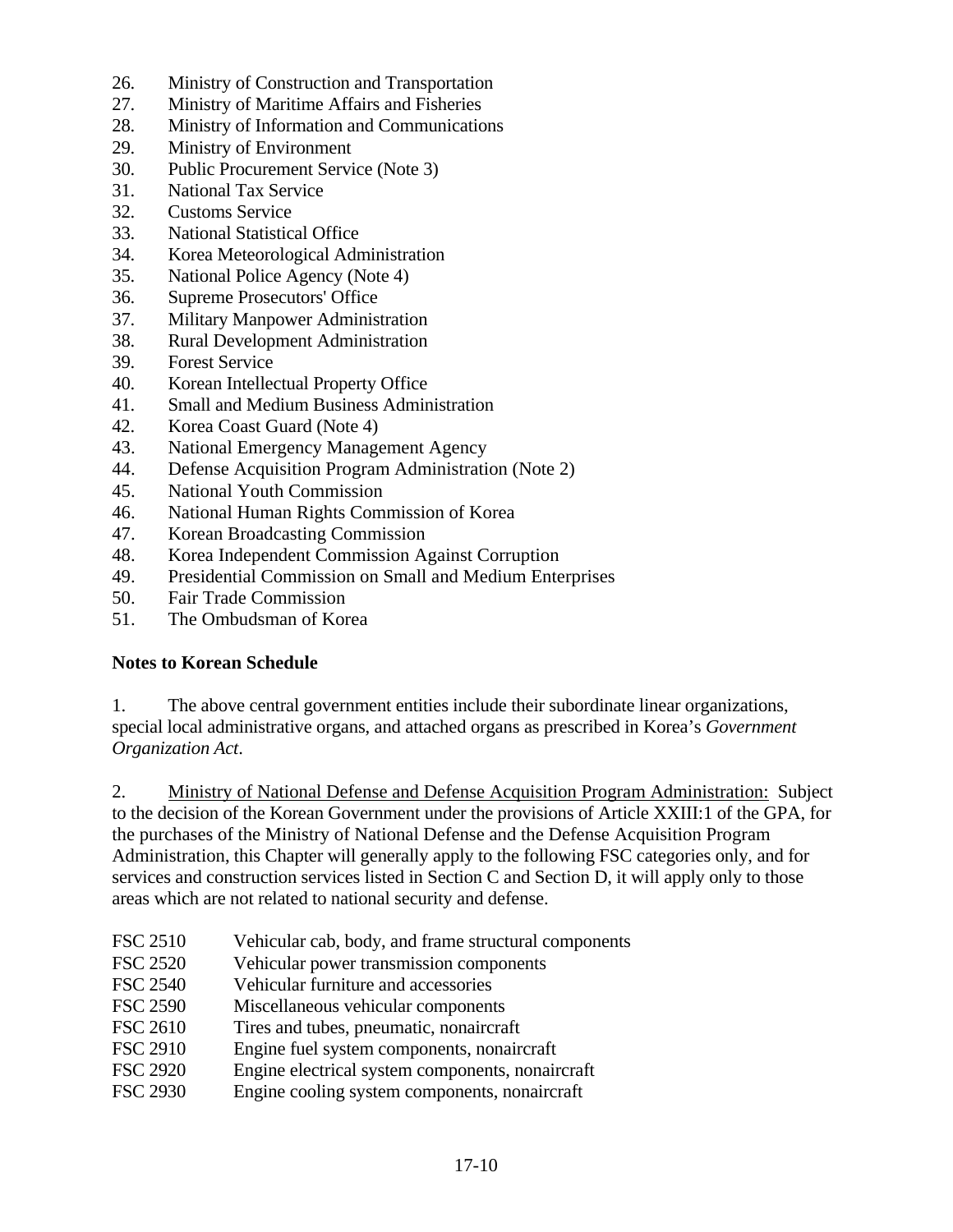- FSC 2940 Engine air and oil filters, strainers and cleaners, nonaircraft FSC 2990 Miscellaneous engine accessories, nonaircraft FSC 3020 Gears, pulleys, sprockets and transmission chain FSC 3416 Lathes FSC 3417 Milling machines FSC 3510 Laundry and dry cleaning equipment FSC 4110 Refrigeration equipment FSC 4230 Decontaminating and impregnating equipment FSC 4520 Space heating equipment and domestic water heaters FSC 4940 Miscellaneous maintenance and repair shop specialized equipment FSC 5120 Hand tools, nonedged, nonpowered FSC 5410 Prefabricated and portable buildings FSC 5530 Plywood and veneer FSC 5660 Fencing, fences and gates FSC 5945 Relays and solenoids FSC 5965 Headsets, handsets, microphones and speakers FSC 5985 Antennae, waveguide, and related equipment FSC 5995 Cable, cord, and wire assemblies: communication equipment FSC 6220 Electric vehicular lights and fixtures FSC 6505 Drugs and biologicals FSC 6840 Pest control agents disinfectants FSC 6850 Miscellaneous chemical, specialties FSC 7310 Food cooking, baking, and serving equipment FSC 7320 Kitchen equipment and appliances FSC 7330 Kitchen hand tools and utensils FSC 7350 Table ware FSC 7360 Sets, kits, outfits, and modules food preparation and serving FSC 7530 Stationery and record forms FSC 7920 Brooms, brushes, mops, and sponges FSC 7930 Cleaning and polishing compounds and preparations FSC 8110 Drums and cans FSC 9150 Oils and greases: cutting, lubricating, and hydraulic
- FSC 9310 Paper and paperboard

3. Public Procurement Service: This Chapter covers only those procurements carried out by the Public Procurement Service for the entities listed in this Section.

4. National Police Agency and Korea Coast Guard: This Chapter does not cover procurements for the purpose of maintaining public order, as provided in Article XXIII of the GPA.

5. This Chapter does not cover the procurement of agricultural, fishery and livestock products in accordance with the *Foodgrain Management Law*, the *Law Concerning Marketing and Price Stabilization of Agricultural and Fishery Products*, and the *Livestock Law*.

## **Schedule of the United States**

- 1. Advisory Commission on Intergovernmental Relations
- 2. Africa Development Foundation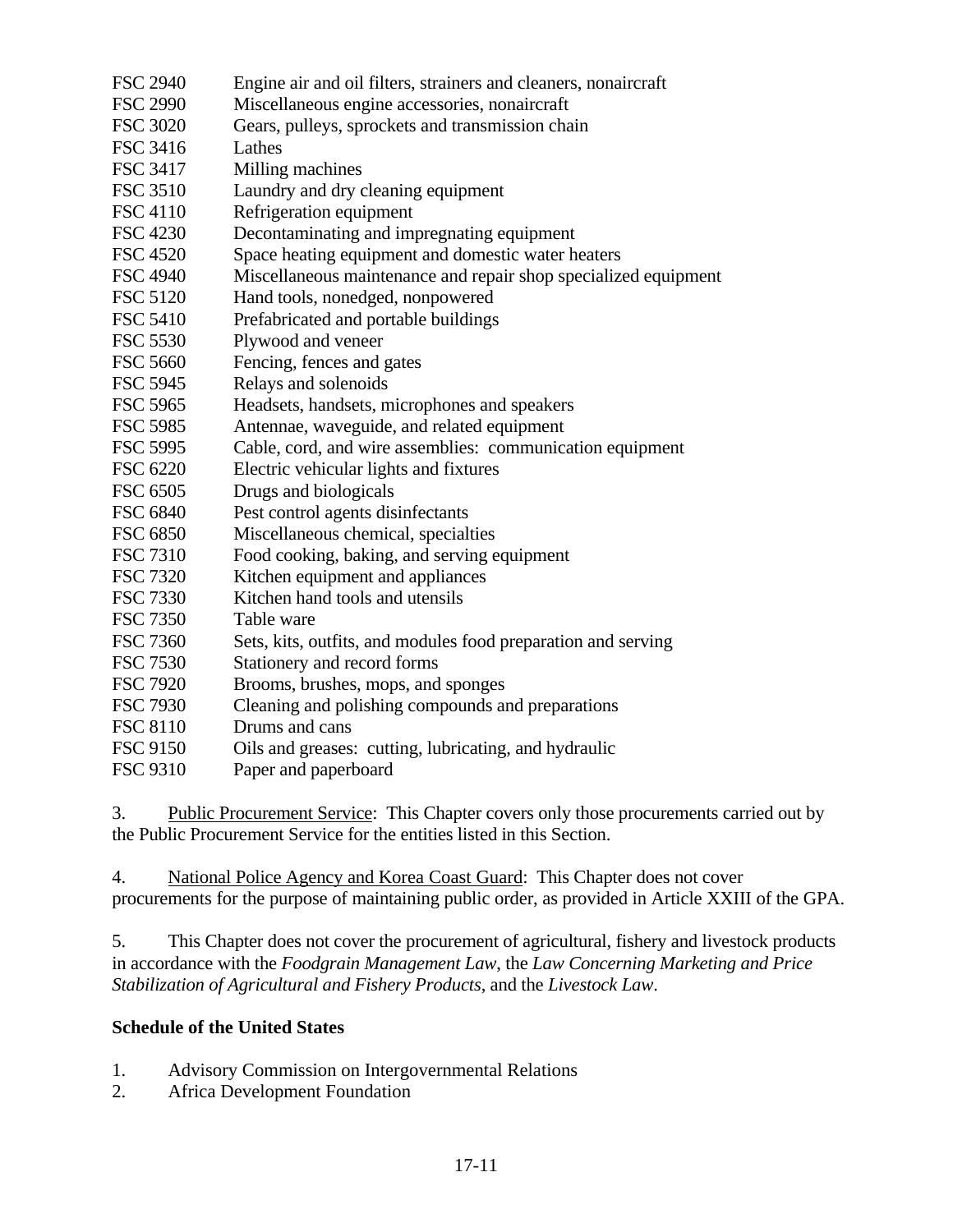- 3. Alaska Natural Gas Transportation System
- 4. American Battle Monuments Commission
- 5. Appalachian Regional Commission
- 6. Broadcasting Board of Governors
- 7. Commission of Fine Arts
- 8. Commission on Civil Rights
- 9. Commodity Futures Trading Commission
- 10. Consumer Product Safety Commission
- 11. Corporation for National and Community Service
- 12. Delaware River Basin Commission
- 13. Department of Agriculture (Note 2)
- 14. Department of Commerce (Note 3)
- 15. Department of Defense (Note 4)
- 16. Department of Education
- 17. Department of Energy (Note 5)
- 18. Department of Health and Human Services
- 19. Department of Homeland Security (Note 6)
- 20. Department of Housing and Urban Development
- 21. Department of the Interior, including the Bureau of Reclamation
- 22. Department of Justice
- 23. Department of Labor
- 24. Department of State
- 25. Department of Transportation (Note 7)
- 26. Department of the Treasury
- 27. Department of Veterans Affairs
- 28. Environmental Protection Agency
- 29. Equal Employment Opportunity Commission
- 30. Executive Office of the President
- 31. Export-Import Bank of the United States
- 32. Farm Credit Administration
- 33. Federal Communications Commission
- 34. Federal Crop Insurance Corporation
- 35. Federal Deposit Insurance Corporation
- 36. Federal Election Commission
- 37. Federal Home Loan Mortgage Corporation
- 38. Federal Housing Finance Board
- 39. Federal Maritime Commission
- 40. Federal Mediation and Conciliation Service
- 41. Federal Mine Safety and Health Review Commission
- 42. Federal Prison Industries, Inc.
- 43. Federal Reserve System
- 44. Federal Retirement Thrift Investment Board
- 45. Federal Trade Commission
- 46. General Services Administration (Note 8)
- 47. Government National Mortgage Association
- 48. Holocaust Memorial Council
- 49. Inter-American Foundation
- 50. Merit Systems Protection Board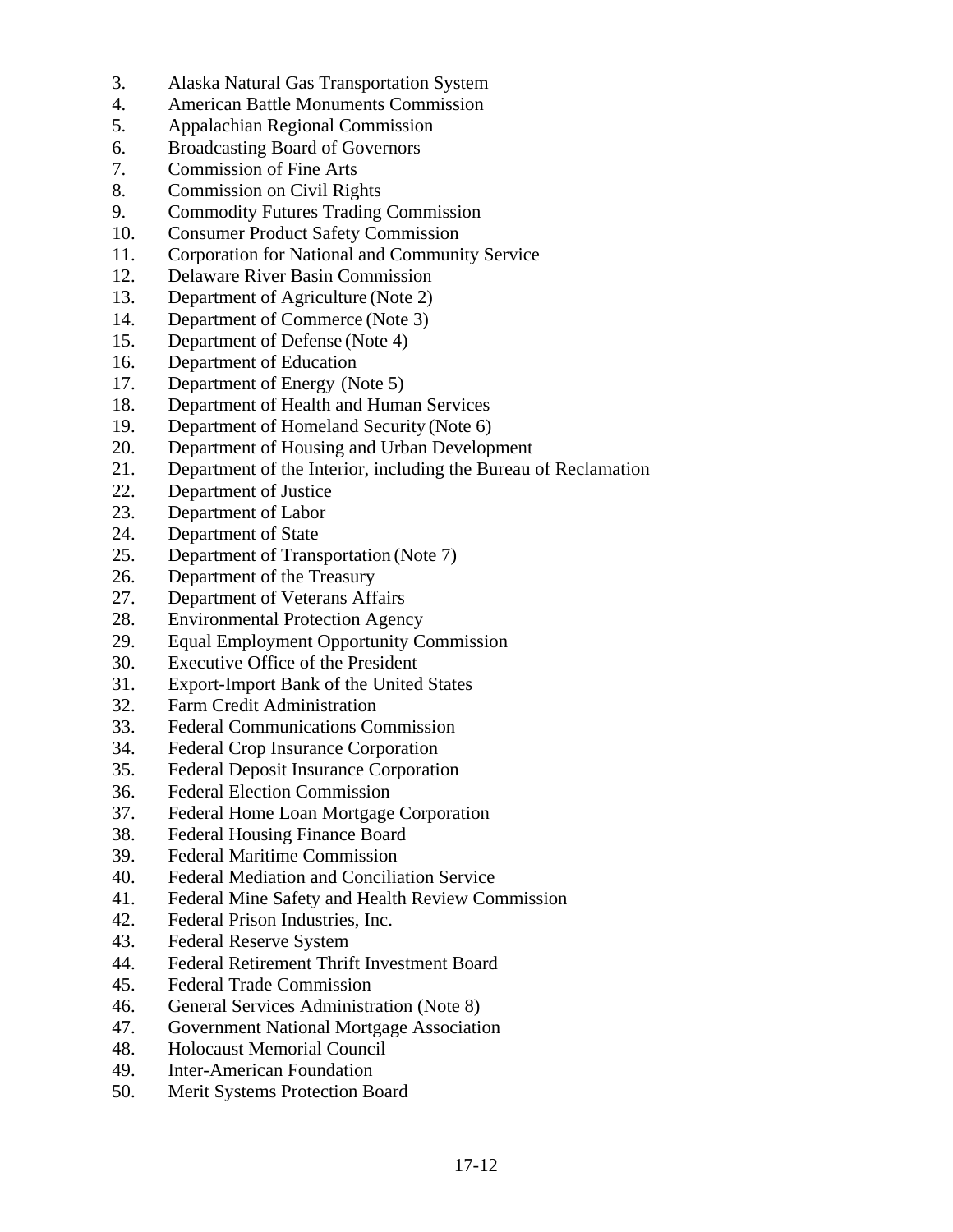- 51. National Aeronautics and Space Administration (NASA)
- 52. National Archives and Records Administration
- 53. National Capital Planning Commission
- 54. National Commission on Libraries and Information Science
- 55. National Council on Disability
- 56. National Credit Union Administration
- 57. National Foundation on the Arts and the Humanities
- 58. National Labor Relations Board
- 59. National Mediation Board
- 60. National Science Foundation
- 61. National Transportation Safety Board
- 62. Nuclear Regulatory Commission
- 63. Occupational Safety and Health Review Commission
- 64. Office of Government Ethics
- 65. Office of the Nuclear Waste Negotiator
- 66. Office of Personnel Management
- 67. Office of Special Counsel
- 68. Office of Thrift Supervision
- 69. Overseas Private Investment Corporation
- 70. Peace Corps
- 71. Railroad Retirement Board
- 72. Securities and Exchange Commission
- 73. Selective Service System
- 74. Small Business Administration
- 75. Smithsonian Institution
- 76. Social Security Administration
- 77. Susquehanna River Basin Commission
- 78. United States Agency for International Development
- 79. United States International Trade Commission

# **Notes to United States Schedule**

1. Unless otherwise specified herein, this Chapter applies to all agencies subordinate to the entities listed in this Section.

 2. Department of Agriculture: This Chapter does not cover the procurement of any agricultural good made in furtherance of an agricultural support program or a human feeding program.

3. Department of Commerce: This Chapter does not cover the procurement of any good or service related to the shipbuilding activities of the National Oceanic and Atmospheric Administration (NOAA).

- 4. Department of Defense:
	- (a) This Chapter does not cover the procurement of any good described in any Federal Supply Code classification listed below (for complete listing of U.S. Federal Supply Classification, see http://www.fedbizopps.gov/classCodes1.html: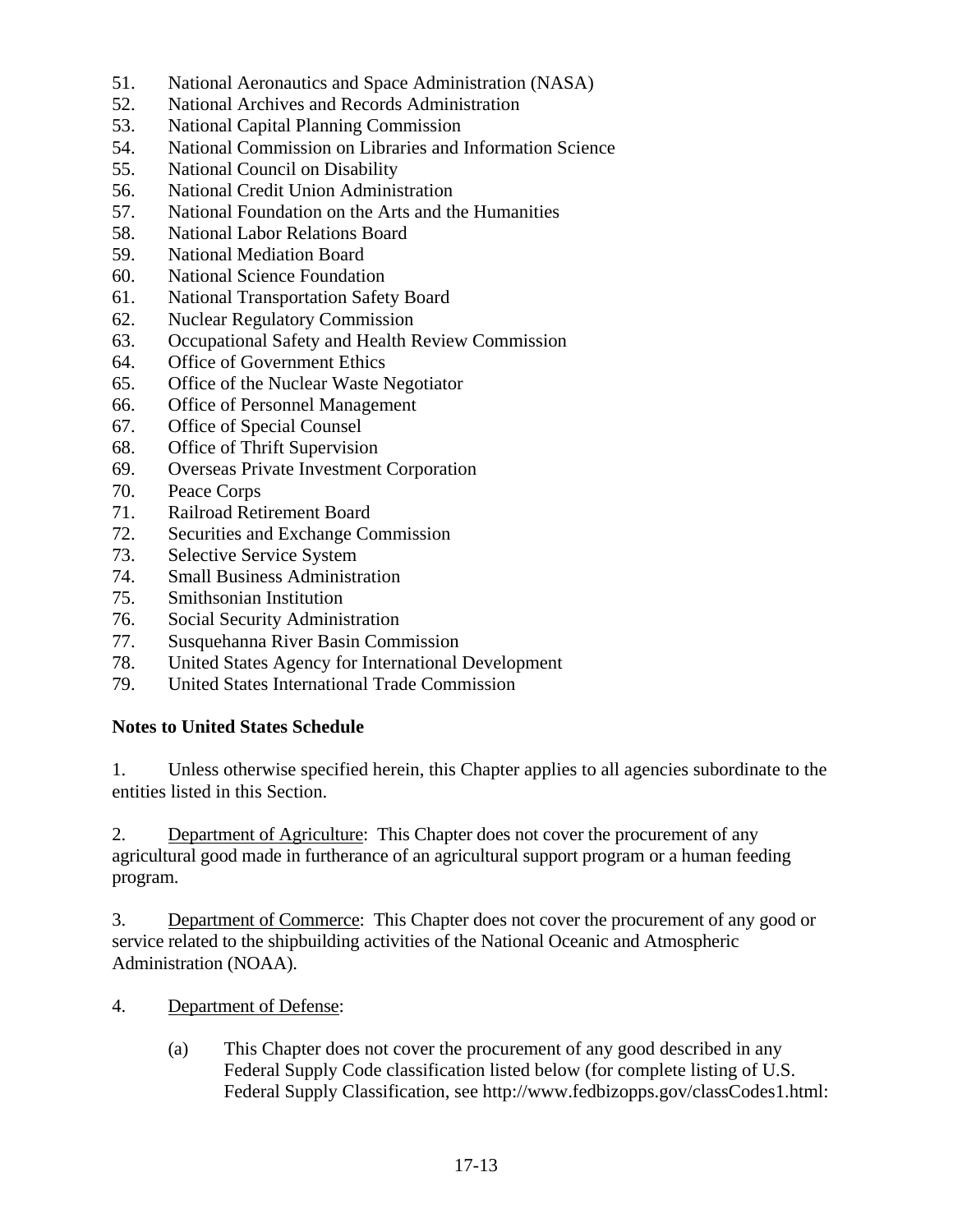| <b>FSC 19</b>     | Ships, Small Craft, Pontoons, and Floating Docks (the part of this<br>classification defined as naval vessels or major components of the<br>hull or superstructure thereof) |
|-------------------|-----------------------------------------------------------------------------------------------------------------------------------------------------------------------------|
| <b>FSC 20</b>     | Ship and Marine Equipment (the part of this classification defined<br>as naval vessels or major components of the hull or superstructure<br>thereof)                        |
| <b>FSC 2310</b>   | Passenger Motor Vehicles (only buses)                                                                                                                                       |
| FSC <sub>51</sub> | <b>Hand Tools</b>                                                                                                                                                           |
| <b>FSC 52</b>     | <b>Measuring Tools</b>                                                                                                                                                      |
| <b>FSC 83</b>     | Textiles, Leather, Furs, Apparel, Shoes, Tents, and Flags (all<br>elements other than pins, needles, sewing kits, flagstaffs, flagpoles,<br>and flagstaff trucks)           |
| <b>FSC 84</b>     | Clothing, Individual Equipment, and Insignia (all elements other<br>than sub-class $8460$ - luggage)                                                                        |
| <b>FSC 89</b>     | Subsistence (all elements other than sub-class 8975 - tobacco<br>products)                                                                                                  |

- (b) This Chapter does not cover the procurement of any specialty metal or any good containing one or more specialty metals. **Specialty metal** means:
	- (i) steel for which the maximum alloy content exceeds one or more of the following levels: manganese, 1.65 percent; silicon, 0.60 percent; or copper, 0.60 percent;
	- (ii) steel that contains more than 0.25 percent of any of the following elements: aluminum, chromium, cobalt, columbium, molybdenum, nickel, titanium, tungsten, or vanadium;
	- (iii) a metal alloy consisting of a nickel, iron-nickel, or cobalt base alloy that contains a total of other alloying metals (except iron) in excess of 10 percent;
	- (iv) titanium or a titanium alloy; or
	- (v) zirconium or a zirconium base alloy.
- (c) The Chapter generally does not cover the procurement of any good described in any of the following FSC classifications, due to the application of Article XXIII:1 of the GPA:

| <b>FSC 10</b> | Weapons                                                    |
|---------------|------------------------------------------------------------|
| <b>FSC 11</b> | Nuclear Ordnance                                           |
| <b>FSC 12</b> | Fire Control Equipment                                     |
| <b>FSC 13</b> | <b>Ammunitions and Explosives</b>                          |
| <b>FSC 14</b> | <b>Guided Missiles</b>                                     |
| <b>FSC 15</b> | Aircraft and Airframe Structural Components                |
| <b>FSC 16</b> | <b>Aircraft Components and Accessories</b>                 |
| <b>FSC 17</b> | Aircraft Launching, Landing, and Ground Handling Equipment |
|               |                                                            |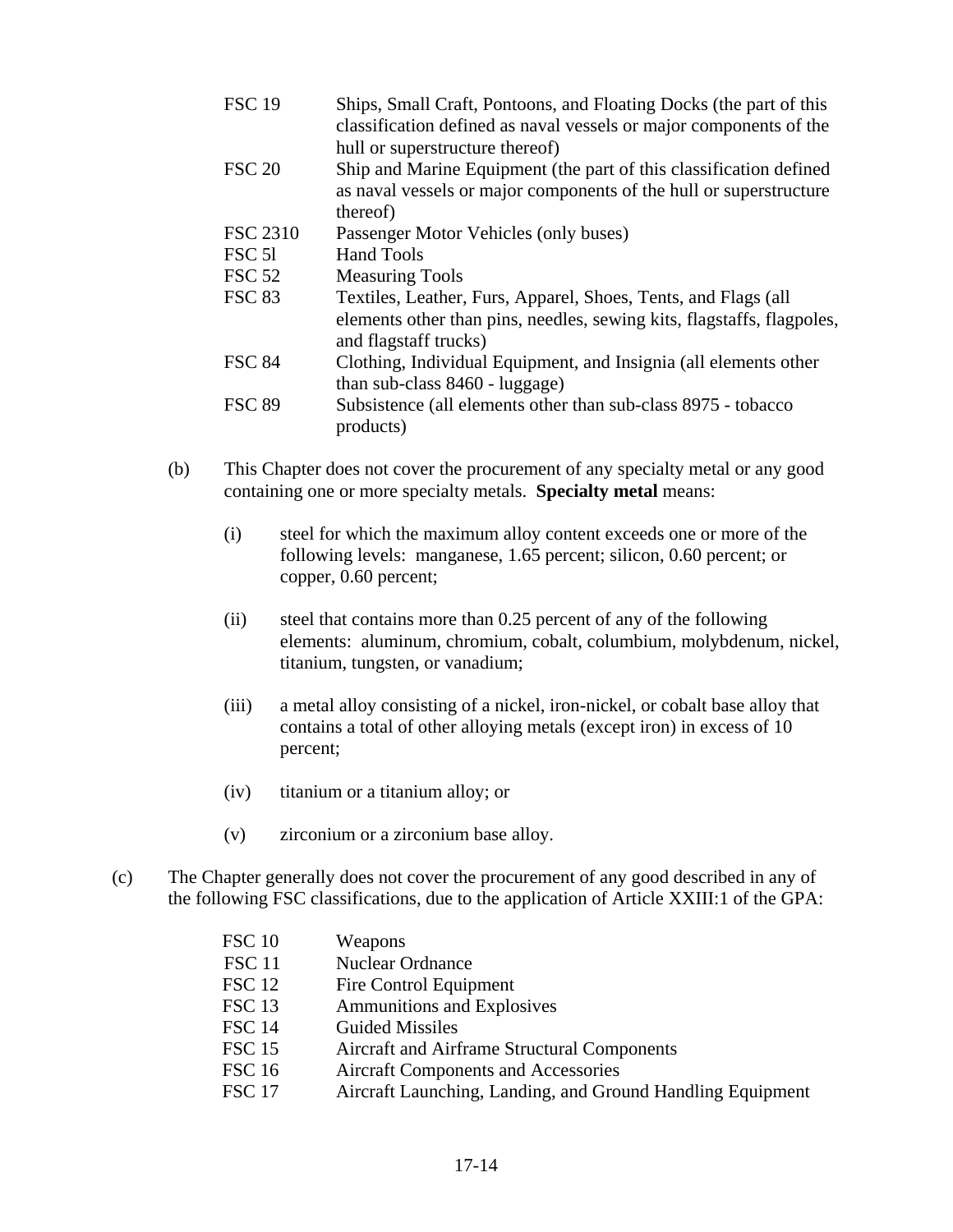| <b>FSC 18</b>   | <b>Space Vehicles</b>                                           |
|-----------------|-----------------------------------------------------------------|
| <b>FSC 19</b>   | Ships, Small Craft, Pontoons, and Floating Docks                |
| <b>FSC 20</b>   | Ship and Marine Equipment                                       |
| <b>FSC 2350</b> | Combat, Assault & Tactical Vehicles, Tracked                    |
| <b>FSC 28</b>   | Engines, Turbines, and Components                               |
| <b>FSC 31</b>   | <b>Bearings</b>                                                 |
| <b>FSC 58</b>   | Communications, Detection, and Coherent Radiation               |
| <b>FSC 59</b>   | <b>Electrical and Electronic Equipment Components</b>           |
| <b>FSC 60</b>   | Fiber Optics Materials, Components, Assemblies, and Accessories |
| <b>FSC 8140</b> | Ammunition & Nuclear Ordnance Boxes, Packages & Special         |
|                 | Containers                                                      |
| <b>FSC 95</b>   | Metal Bars, Sheets, and Shapes                                  |
|                 |                                                                 |

5. Department of Energy: Due to the application of Article XXIII:1 of the GPA, this Chapter does not cover the procurement of:

- (a) any good or service made to support the safeguarding of nuclear materials or technology, where the Department of Energy conducts the procurement under the authority of the *Atomic Energy Act*; or
- (b) any oil purchase related to the Strategic Petroleum Reserve.

### 6. Department of Homeland Security:

 (a) This Chapter does not cover procurement by the Transportation Security Administration.

 (b) The essential security considerations applicable to the Department of Defense are equally applicable to the U.S. Coast Guard.

7. Department of Transportation: This Chapter does not cover procurement by the Federal Aviation Administration.

8. General Services Administration: This Chapter does not cover the procurement of any good described in any of the following FSC classifications:

| <b>FSC 51</b> | <b>Hand Tools</b>           |
|---------------|-----------------------------|
| <b>FSC 52</b> | <b>Measuring Tools</b>      |
| FSC 7340      | <b>Cutlery and Flatware</b> |

#### **Section B: Goods**

This Chapter applies to the procurement of any good by the entities listed in Section A, unless otherwise specified in this Chapter.

## **Section C: Services**